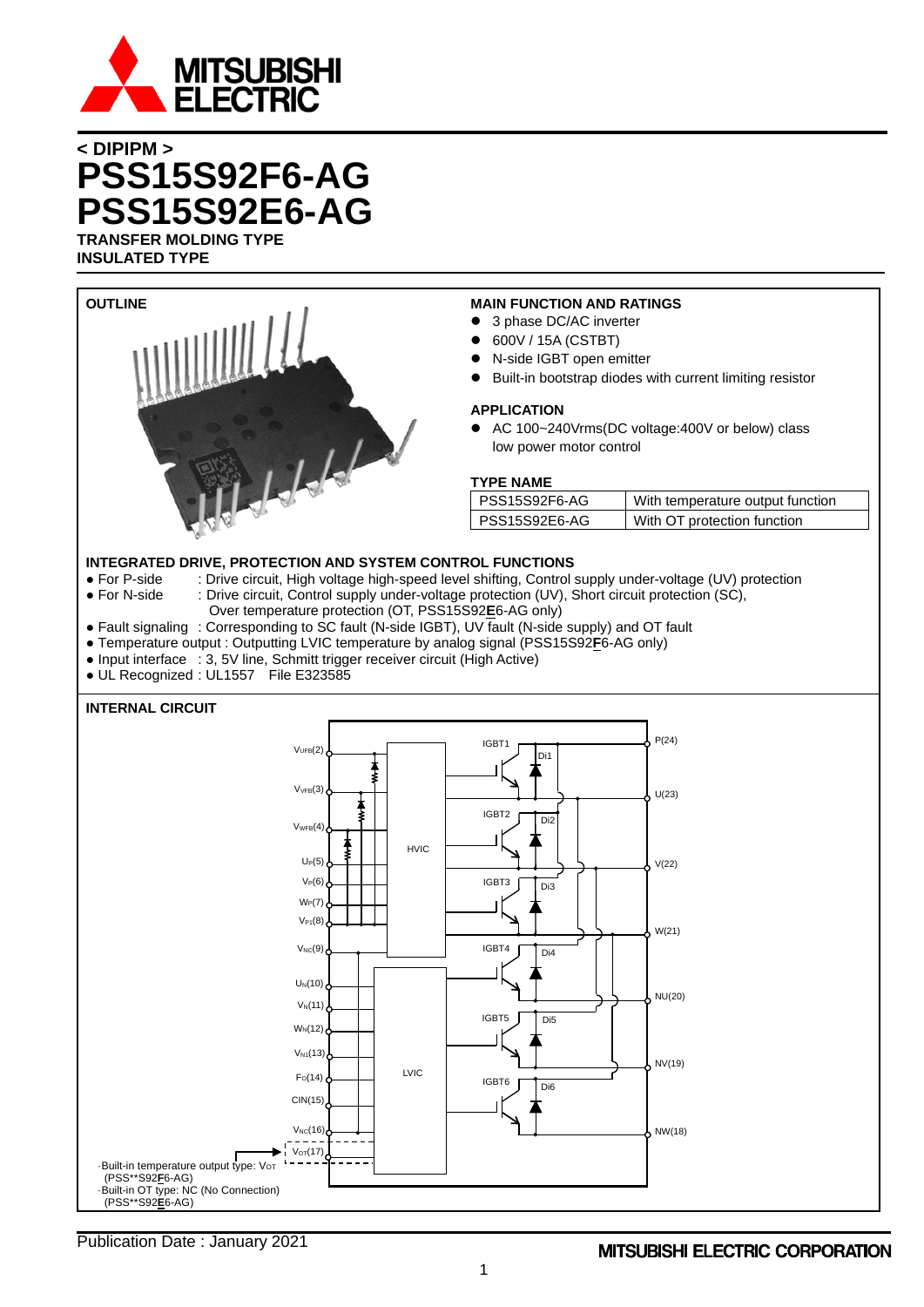### **MAXIMUM RATINGS** ( $T_j = 25^\circ C$ , unless otherwise noted)

### **INVERTER PART**

| Parameter                          | Condition                            |          | Ratings      | Unit |     |  |
|------------------------------------|--------------------------------------|----------|--------------|------|-----|--|
| Supply voltage                     | Applied between P-NU, NV, NW         |          | 450          |      |     |  |
| Supply voltage (surge)             | Applied between P-NU, NV, NW         |          |              |      | 500 |  |
| Collector-emitter voltage          |                                      |          | 600          |      |     |  |
| Each IGBT collector current        | $T_c = 25^{\circ}$ C                 | (Note 1) | 15           | A    |     |  |
| Each IGBT collector current (peak) | $T_c = 25^{\circ}$ C, less than 1 ms |          | 30           | A    |     |  |
| Collector dissipation              | $T_c = 25^{\circ}$ C, per 1 chip     |          | 27.0         | W    |     |  |
| Junction temperature               |                                      | (Note 2) | $-30 - +150$ | °C   |     |  |
|                                    |                                      |          |              |      |     |  |

Note1: Pulse width and period are limited due to junction temperature.

Note2: The maximum junction temperature rating of built-in power chips is 150°C(@Tc≤100°C).However, to ensure safe operation of DIPIPM, the average junction temperature should be limited to Tj(Ave)≤125°C (@Tc≤100°C).

## **CONTROL (PROTECTION) PART**

| Symbol                     | Parameter                     | Condition                                                                           | Ratings            | Unit |
|----------------------------|-------------------------------|-------------------------------------------------------------------------------------|--------------------|------|
| $V_D$                      | Control supply voltage        | Applied between $V_{P1}$ - $V_{NC}$ , $V_{N1}$ - $V_{NC}$                           | 20                 |      |
| V <sub>DB</sub>            | Control supply voltage        | Applied between V <sub>UFB</sub> -U, V <sub>VFB</sub> -V, V <sub>WFB</sub> -W       | 20                 |      |
| $V_{\text{IN}}$            | Input voltage                 | Applied between $U_P$ , $V_P$ , $W_P$ - $V_{PC}$ , $U_N$ , $V_N$ , $W_N$ - $V_{NC}$ | $-0.5 - V_D + 0.5$ |      |
| $V_{FO}$                   | Fault output supply voltage   | Applied between $F_0-V_{NC}$                                                        | $-0.5 - VD + 0.5$  |      |
| <b>IFO</b>                 | Fault output current          | Sink current at $F0$ terminal                                                       |                    | mA   |
| $\mathsf{V}_{\mathsf{SC}}$ | Current sensing input voltage | Applied between CIN-V <sub>NC</sub>                                                 | $-0.5 - VD+0.5$    |      |

#### **TOTAL SYSTEM**

| Symbol                    | Parameter                                                                                                                                                             | Condition                                                                    | Ratings      | Unit          |
|---------------------------|-----------------------------------------------------------------------------------------------------------------------------------------------------------------------|------------------------------------------------------------------------------|--------------|---------------|
| $V_{\text{CC(PROT)}}$     | Self protection supply voltage limit<br>$V_D = 13.5 - 16.5V$ , Inverter Part<br>(Short circuit protection capability)<br>$T_i$ = 125°C, non-repetitive, less than 2µs |                                                                              | 400          |               |
| $\mathsf{T}_{\mathrm{C}}$ | Module case operation temperature                                                                                                                                     | Measurement point of Tc is provided in Fig.1                                 |              | $\sim$        |
| l <sub>stq</sub>          | Storage temperature                                                                                                                                                   |                                                                              | $-40 - +125$ | $\sim$        |
| $V_{\rm iso}$             | <b>Isolation voltage</b>                                                                                                                                              | 60Hz, Sinusoidal, AC 1min, between connected all pins<br>and heat sink plate | 1500         | $V_{\rm rms}$ |

#### Fig. 1: T<sub>C</sub> MEASUREMENT POINT



### **THERMAL RESISTANCE**

| Svmbol                                                             | Parameter                | Condition                           |  | Limits            |                     |      |
|--------------------------------------------------------------------|--------------------------|-------------------------------------|--|-------------------|---------------------|------|
|                                                                    |                          |                                     |  | T <sub>VD</sub> . | Max.                | Unit |
| $\mathsf{R}_{\mathsf{th}(j\text{-}c)\mathsf{Q}}$                   | Junction to case thermal | Inverter IGBT part (per 1/6 module) |  | -                 | $\sim$ $\sim$<br>J. | K/W  |
| $\mathsf{R}_{\mathsf{th}(\mathsf{i}\text{-}\mathsf{c})\mathsf{F}}$ | (Note 3)<br>resistance   | Inverter FWDi part (per 1/6 module) |  | -                 | 4.5                 | K/W  |

Note 3: Grease with good thermal conductivity and long-term endurance should be applied evenly with about +100μm~+200μm on the contacting surface of DIPIPM and heat sink. The contacting thermal resistance between DIPIPM case and heat sink Rth(c-f) is determined by the thickness and the thermal conductivity of the applied grease. For reference, Rth(c-f) is about 0.3K/W (per 1/6 module, grease thickness: 20µm, thermal conductivity: 1.0W/m•k).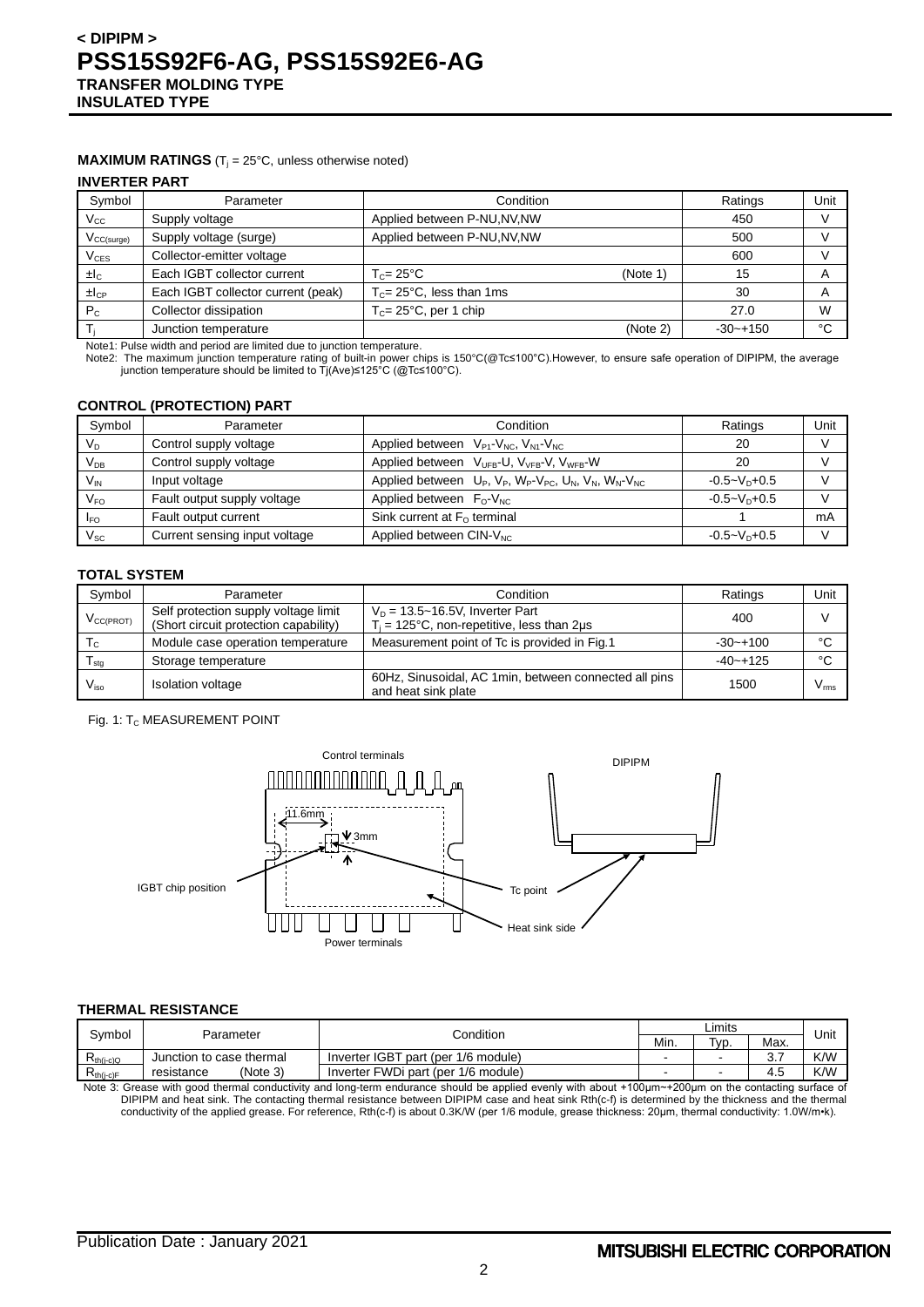#### **ELECTRICAL CHARACTERISTICS** (T<sub>j</sub> = 25°C, unless otherwise noted) **INVERTER PART**

| Symbol           | Parameter                                                                                                                                      | Condition                              |                                      |                          | Limits                   |      | Unit |
|------------------|------------------------------------------------------------------------------------------------------------------------------------------------|----------------------------------------|--------------------------------------|--------------------------|--------------------------|------|------|
|                  |                                                                                                                                                |                                        |                                      | Min.                     | Typ.                     | Max. |      |
|                  |                                                                                                                                                |                                        | $I_c = 15A$ , T <sub>i</sub> = 25°C  | ۰                        | 1.70                     | 2.05 |      |
| $V_{CE(sat)}$    | Collector-emitter saturation<br>voltage                                                                                                        | $V_{D} = V_{DE} = 15V$ , $V_{DE} = 5V$ | $I_c = 15A$ , T <sub>i</sub> = 125°C | -                        | 1.90                     | 2.25 | V    |
|                  |                                                                                                                                                |                                        | $I_C = 1.5A$ , T <sub>i</sub> = 25°C | $\overline{\phantom{0}}$ | 0.90                     | 1.10 |      |
| $V_{EC}$         | FWDi forward voltage                                                                                                                           | $V_{IN} = 0V$ , $I_C = 15A$            |                                      | ۰                        | 2.50                     | 3.00 | V    |
| $t_{\text{on}}$  |                                                                                                                                                |                                        |                                      | 0.65                     | 1.05                     | 1.45 | μs   |
| $t_{C(on)}$      | $V_{CC}$ = 300V, $V_{D}$ = $V_{DB}$ = 15V<br>$I_C = 15A$ , T <sub>i</sub> = 125°C, V <sub>IN</sub> = 0 $\leftrightarrow$ 5V<br>Switching times |                                        |                                      | $\sim$                   | 0.40                     | 0.65 | μs   |
| $t_{\text{off}}$ |                                                                                                                                                |                                        |                                      | ۰                        | 1.15                     | 1.60 | μs   |
| $t_{C(off)}$     |                                                                                                                                                | Inductive Load (upper-lower arm)       |                                      | ۰                        | 0.15                     | 0.30 | μs   |
| $t_{rr}$         |                                                                                                                                                |                                        |                                      | ۰                        | 0.30                     |      | μs   |
|                  | Collector-emitter cut-off                                                                                                                      |                                        | $T = 25^{\circ}C$                    | ۰                        | $\overline{\phantom{0}}$ | 1    | mA   |
| $I_{CES}$        | $VCF=VCES$<br>current                                                                                                                          |                                        | $T_i = 125$ °C                       | $\blacksquare$           | $\overline{\phantom{a}}$ | 10   |      |

## **CONTROL (PROTECTION) PART**

|                                      |                                        |                                                                          | Condition                            |                | Limits         |                | Unit   |
|--------------------------------------|----------------------------------------|--------------------------------------------------------------------------|--------------------------------------|----------------|----------------|----------------|--------|
| Symbol                               | Parameter                              |                                                                          |                                      |                | Typ.           | Max.           |        |
|                                      |                                        | Total of $V_{P1}$ - $V_{NC}$ , $V_{N1}$ - $V_{NC}$                       | $V_D = 15V$ , $V_{IN} = 0V$          | $\overline{a}$ |                | 2.80           |        |
| $I_D$                                |                                        |                                                                          | $V_D = 15V$ , $V_{IN} = 5V$          | $\blacksquare$ | $\overline{a}$ | 2.80           |        |
|                                      | Circuit current                        | Each part of $V_{UFB}$ -U,                                               | $V_D = V_{DB} = 15V$ , $V_{IN} = 0V$ | $\blacksquare$ | $\blacksquare$ | 0.10           | mA     |
| $I_{DB}$                             |                                        | V <sub>VFB</sub> -V, V <sub>WFB</sub> -W                                 | $V_D = V_{DB} = 15V$ , $V_{IN} = 5V$ |                |                | 0.10           |        |
| $V_{SC(ref)}$                        | Short circuit trip level               | $V_D = 15V$                                                              | (Note 4)                             | 0.455          | 0.480          | 0.505          | $\vee$ |
| $UV_{\text{DBt}}$                    | P-side Control supply                  |                                                                          | Trip level                           | 7.0            | 10.0           | 12.0           | $\vee$ |
| $UV_{DBr}$                           | under-voltage protection(UV)           |                                                                          | Reset level                          | 7.0            | 10.0           | 12.0           | $\vee$ |
| $UV_{Dt}$                            | N-side Control supply                  | $T_i \leq 125^{\circ}C$                                                  | <b>Trip level</b>                    | 10.3           | $\blacksquare$ | 12.5           | $\vee$ |
| $UV_{Dr}$                            | under-voltage protection(UV)           |                                                                          | Reset level                          | 10.8           | $\blacksquare$ | 13.0           | $\vee$ |
| $V_{OT}$                             | Temperature Output<br>(PSS**S92F6-AG)  | Pull down $R = 5k\Omega$<br>(Note 5)                                     | LVIC Temperature=90°C                | 2.63           | 2.77           | 2.91           | $\vee$ |
|                                      |                                        |                                                                          | LVIC Temperature=25°C                | 0.88           | 1.13           | 1.39           | $\vee$ |
| $OT_t$                               | Over temperature protection            | $V_D = 15V$                                                              | Trip level                           | 100            | 120            | 140            | °C     |
| OT <sub>rh</sub>                     | (OT, PSS**S92E6-AG) (Note6)            | Detect LVIC temperature                                                  | Hysteresis of trip-reset             | $\blacksquare$ | 10             | $\blacksquare$ | °C     |
| V <sub>FOH</sub>                     | Fault output voltage                   | $V_{SC}$ = 0V, F <sub>o</sub> terminal pulled up to 5V by 10k $\Omega$   |                                      | 4.9            | $\blacksquare$ |                | $\vee$ |
| $V_{FOL}$                            |                                        | $V_{SC} = 1V$ , $I_{FO} = 1mA$                                           |                                      |                | $\blacksquare$ | 0.95           | $\vee$ |
| $t_{\text{FO}}$                      | Fault output pulse width               |                                                                          | (Note 7)                             | 20             |                |                | μs     |
| $I_{IN}$                             | Input current                          | $V_{IN} = 5V$                                                            |                                      | 0.70           | 1.00           | 1.50           | mA     |
| $V_{th(on)}$                         | ON threshold voltage                   |                                                                          |                                      |                | 2.10           | 2.60           |        |
| $\overline{V}_{\underline{th(off)}}$ | OFF threshold voltage                  | Applied between $U_P$ , $V_P$ , $W_P$ , $U_N$ , $V_N$ , $W_N$ - $V_{NC}$ |                                      | 0.80           | 1.30           |                | $\vee$ |
| $V_{th(hys)}$                        | ON/OFF threshold<br>hysteresis voltage |                                                                          |                                      | 0.35           | 0.65           | $\blacksquare$ |        |
| $V_F$                                | Bootstrap Di forward voltage           | $I_F$ =10mA including voltage drop by limiting resistor                  | (Note 8)                             | 1.1            | 1.7            | 2.3            | $\vee$ |
| $\mathsf{R}$                         | Built-in limiting resistance           | Included in bootstrap Di                                                 |                                      | 80             | 100            | 120            | Ω      |

Note 4 : SC protection works only for N-side IGBT. Please select the external shunt resistance such that the SC trip-level is less than 1.7 times of the current rating. 5 : DIPIPM don't shutdown IGBTs and output fault signal automatically when temperature rises excessively. When temperature exceeds the protective level that

user defined, controller (MCU) should stop the DIPIPM. Temperature of LVIC vs. VOT output characteristics is described in Fig. 3. 6 : When the LVIC temperature exceeds OT trip temperature level(OTt), OT protection works and Fo outputs. In that case if the heat sink dropped off or fixed

loosely, don't reuse that DIPIPM. (There is a possibility that junction temperature of power chips exceeded maximum Tj(150°C).

7 : Fault signal Fo outputs when SC, UV or OT protection works. Fo pulse width is different for each protection modes. At SC failure, Fo pulse width is a fixed width (=minimum 20μs), but at UV or OT failure, Fo outputs continuously until recovering from UV or OT state. (But minimum Fo pulse width is 20μs.)

8 : The characteristics of bootstrap Di is described in Fig.2.

Fig. 2 Characteristics of bootstrap Di V<sub>F-IF</sub> curve (@Ta=25°C) including voltage drop by limiting resistor (Right chart is enlarged chart.)

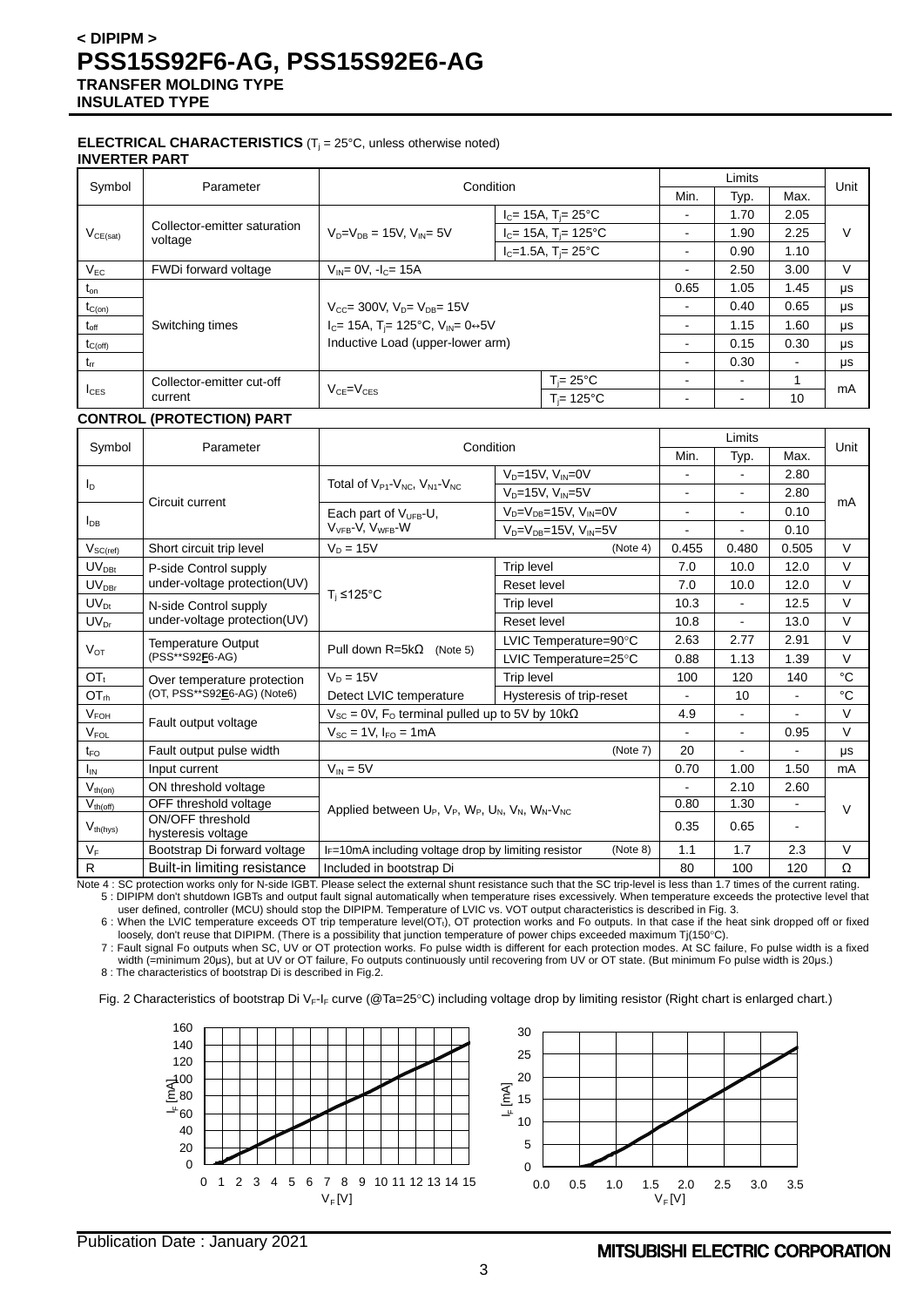Fig. 3 Temperature of LVIC vs. V<sub>OT</sub> output characteristics



Fig. 4 Vor output circuit



- (1) It is recommended to insert 5kΩ (5.1kΩ is recommended) pull down resistor for getting linear output characteristics at low temperature below room temperature. When the pull down resistor is inserted between V<sub>OT</sub> and V<sub>NC</sub>(control GND), the extra circuit current, which is calculated approximately by  $V_{OT}$  output voltage divided by pull down resistance, flows as LVIC circuit current continuously. In the case of using  $V_{OT}$  for detecting high temperature over room temperature only, it is unnecessary to insert the pull down resistor.
- (2) In the case of using  $V_{OT}$  with low voltage controller like 3.3V MCU,  $V_{OT}$  output might exceed control supply voltage 3.3V when temperature rises excessively. If system uses low voltage controller, it is recommended to insert a clamp Di between control supply of the controller and  $V_{OT}$  output for preventing over voltage destruction.
- (3) In the case of not using  $V_{\text{OT}}$ , leave  $V_{\text{OT}}$  output NC (No Connection).

Refer the application note for Super Mini DIPIPM Ver.5 series about the usage of  $V_{OT}$ .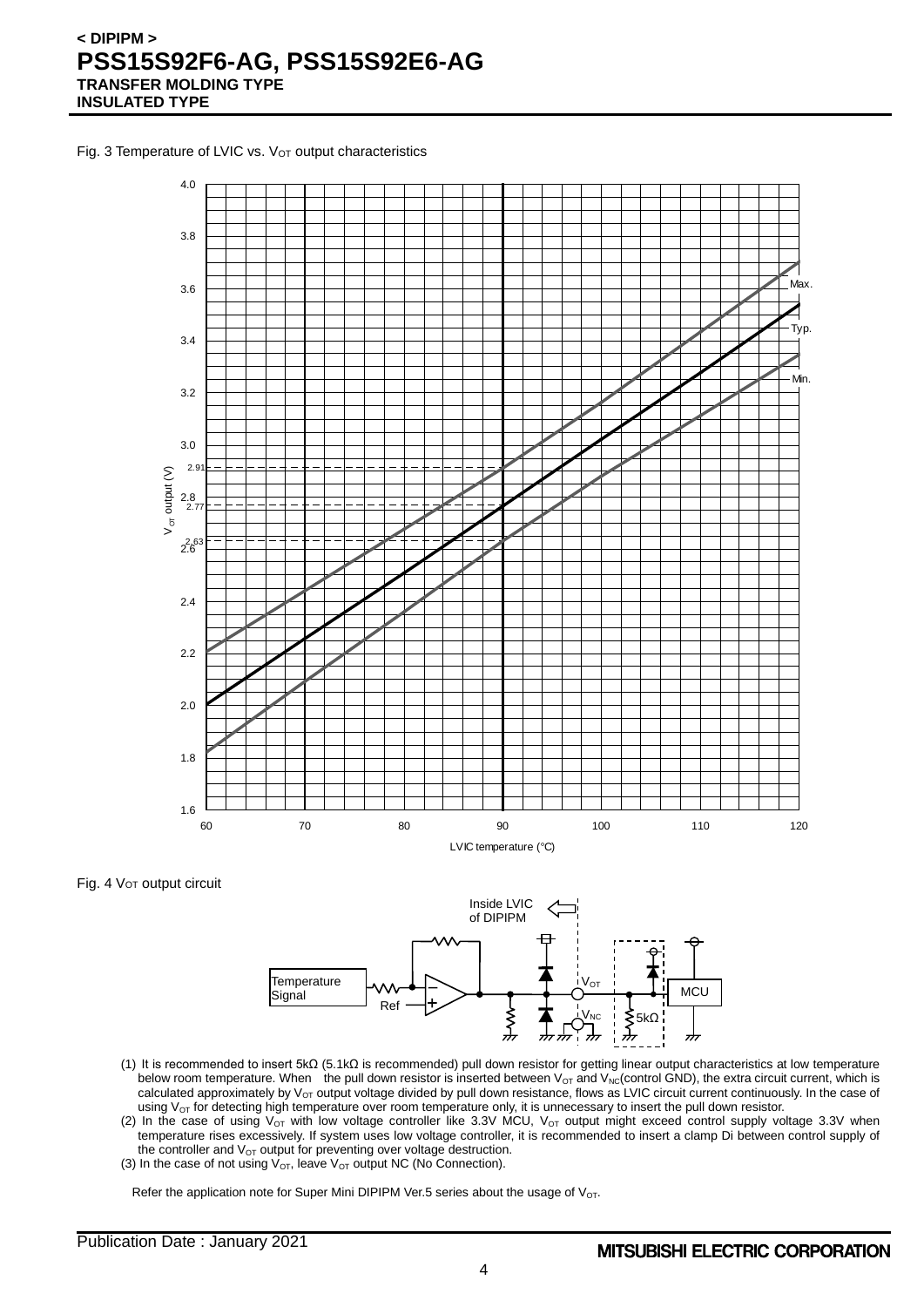## **MECHANICAL CHARACTERISTICS AND RATINGS**

|                           | Condition                                                                                 |                        |      | Limits                   |      |             |  |
|---------------------------|-------------------------------------------------------------------------------------------|------------------------|------|--------------------------|------|-------------|--|
| Parameter                 |                                                                                           |                        | Min. | Typ.                     | Max. | Unit        |  |
| Mounting torque           | Mounting screw: M3<br>(Note 9)                                                            | 0.69N·m<br>Recommended | 0.59 | 0.69                     | 0.78 | $N \cdot m$ |  |
| Terminal pulling strength | Control terminal: Load 4.9N<br>Power terminal: Load 9.8N                                  | JEITA-ED-4701          | 10   | $\overline{\phantom{0}}$ |      | s           |  |
| Terminal bending strength | Control terminal: Load 2.45N<br>Power terminal: Load 4.9N<br>JEITA-ED-4701<br>90deg. bend |                        | 2    | $\overline{\phantom{0}}$ |      | times       |  |
| Weight                    |                                                                                           |                        |      | 8.5                      |      | g           |  |
| Heat-sink flatness        |                                                                                           | (Note 10)              | -50  |                          | 100  | μm          |  |

Note 9: Plain washers (ISO 7089~7094) are recommended.

Note 10: Measurement point of heat sink flatness



## **RECOMMENDED OPERATION CONDITIONS**

| Symbol                         | Parameter                       | Condition                                                                                                                                                                                         |  |                              | Limits |        | Unit      |  |
|--------------------------------|---------------------------------|---------------------------------------------------------------------------------------------------------------------------------------------------------------------------------------------------|--|------------------------------|--------|--------|-----------|--|
|                                |                                 |                                                                                                                                                                                                   |  | Min.                         | Typ.   | Max.   |           |  |
| $V_{\rm CC}$                   | Supply voltage                  | Applied between P-NU, NV, NW                                                                                                                                                                      |  | 0                            | 300    | 400    | V         |  |
| $V_D$                          | Control supply voltage          | Applied between $V_{P1}$ - $V_{NC}$ , $V_{N1}$ - $V_{NC}$                                                                                                                                         |  | 13.5                         | 15.0   | 16.5   | V         |  |
| $V_{DB}$                       | Control supply voltage          | Applied between V <sub>UFB</sub> -U, V <sub>VFB</sub> -V, V <sub>WFB</sub> -W                                                                                                                     |  | 13.0                         | 15.0   | 18.5   | V         |  |
| $\Delta V_D$ , $\Delta V_{DB}$ | Control supply variation        |                                                                                                                                                                                                   |  | -1                           |        | $+1$   | $V/\mu s$ |  |
| $t_{\text{dead}}$              | Arm shoot-through blocking time | For each input signal                                                                                                                                                                             |  | 1.0                          |        |        | μs        |  |
| f <sub>PWM</sub>               | PWM input frequency             | $T_c \le 100^{\circ}$ C, $T_i \le 125^{\circ}$ C                                                                                                                                                  |  | ۰                            |        | 20     | kHz       |  |
| $\mathsf{I}_\Omega$            |                                 | $V_{\text{CC}}$ = 300V, $V_{\text{D}}$ = 15V, P.F = 0.8,<br>$f_{\text{PWM}} = 5kHz$<br>Sinusoidal PWM<br>Allowable r.m.s. current<br>$T_c \le 100^{\circ}$ C, $T_i \le 125^{\circ}$ C<br>(Note11) |  |                              |        | 7.5    | Arms      |  |
|                                |                                 |                                                                                                                                                                                                   |  | $f_{\text{PWM}}$ = 15 $k$ Hz |        |        | 4.5       |  |
| PWIN(on)                       |                                 | (Note 12)                                                                                                                                                                                         |  | 0.7                          |        |        |           |  |
| PWIN(off)                      | Minimum input pulse width       |                                                                                                                                                                                                   |  | 0.7                          |        |        | μs        |  |
| $V_{NC}$                       | $V_{NC}$ variation              | Between V <sub>NC</sub> -NU, NV, NW (including surge)                                                                                                                                             |  | $-5.0$                       |        | $+5.0$ | v         |  |
| $T_i$                          | Junction temperature            |                                                                                                                                                                                                   |  | $-20$                        |        | $+125$ | °C        |  |

Note 11: Allowable r.m.s. current depends on the actual application conditions.

12: DIPIPM might not make response if the input signal pulse width is less than PWIN(on), PWIN(off).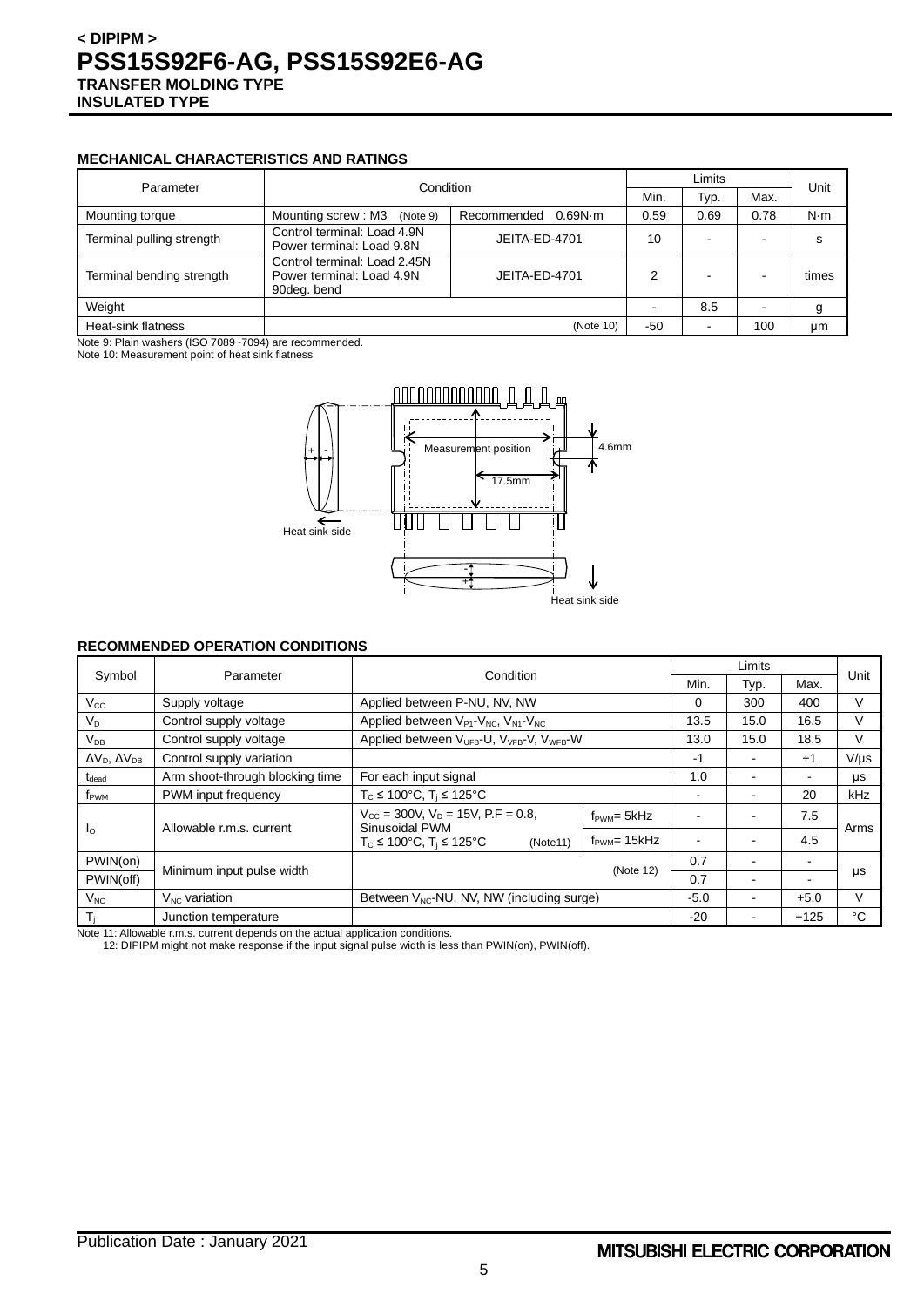Fig. 5 Timing Charts of The DIPIPM Protective Functions

[A] Short-Circuit Protection (N-side only with the external shunt resistor and RC filter)

- a1. Normal operation: IGBT ON and outputs current.
- a2. Short circuit current detection (SC trigger)
	- (It is recommended to set RC time constant 1.5~2.0μs so that IGBT shut down within 2.0μs when SC.)
- a3. All N-side IGBT's gates are hard interrupted.
- a4. All N-side IGBTs turn OFF.
- a5. F<sub>o</sub> outputs for  $t_{Fo}$ =minimum 20 $\mu$ s.
- a6. Input = "L": IGBT OFF
- a7. Fo finishes output, but IGBTs don't turn on until inputting next ON signal (L $\rightarrow$ H).
- (IGBT of each phase can return to normal state by inputting ON signal to each phase.) a8. Normal operation: IGBT ON and outputs current.



[B] Under-Voltage Protection (N-side, UVD)

- b1. Control supply voltage V<sub>D</sub> exceeds under voltage reset level (UV<sub>Dr</sub>), but IGBT turns ON by next ON signal (L->H). (IGBT of each phase can return to normal state by inputting ON signal to each phase.)
- b2. Normal operation: IGBT ON and outputs current.
- b3. V<sub>D</sub> level drops to under voltage trip level. (UV<sub>Dt</sub>).
- b4. All N-side IGBTs turn OFF in spite of control input condition.
- b5. Fo outputs for t<sub>Fo</sub>=minimum 20µs, but output is extended during V<sub>D</sub> keeps below UV<sub>Dr</sub>.
- b6.  $V_D$  level reaches  $UV_{Dr}$ .
- b7. Normal operation: IGBT ON and outputs current.

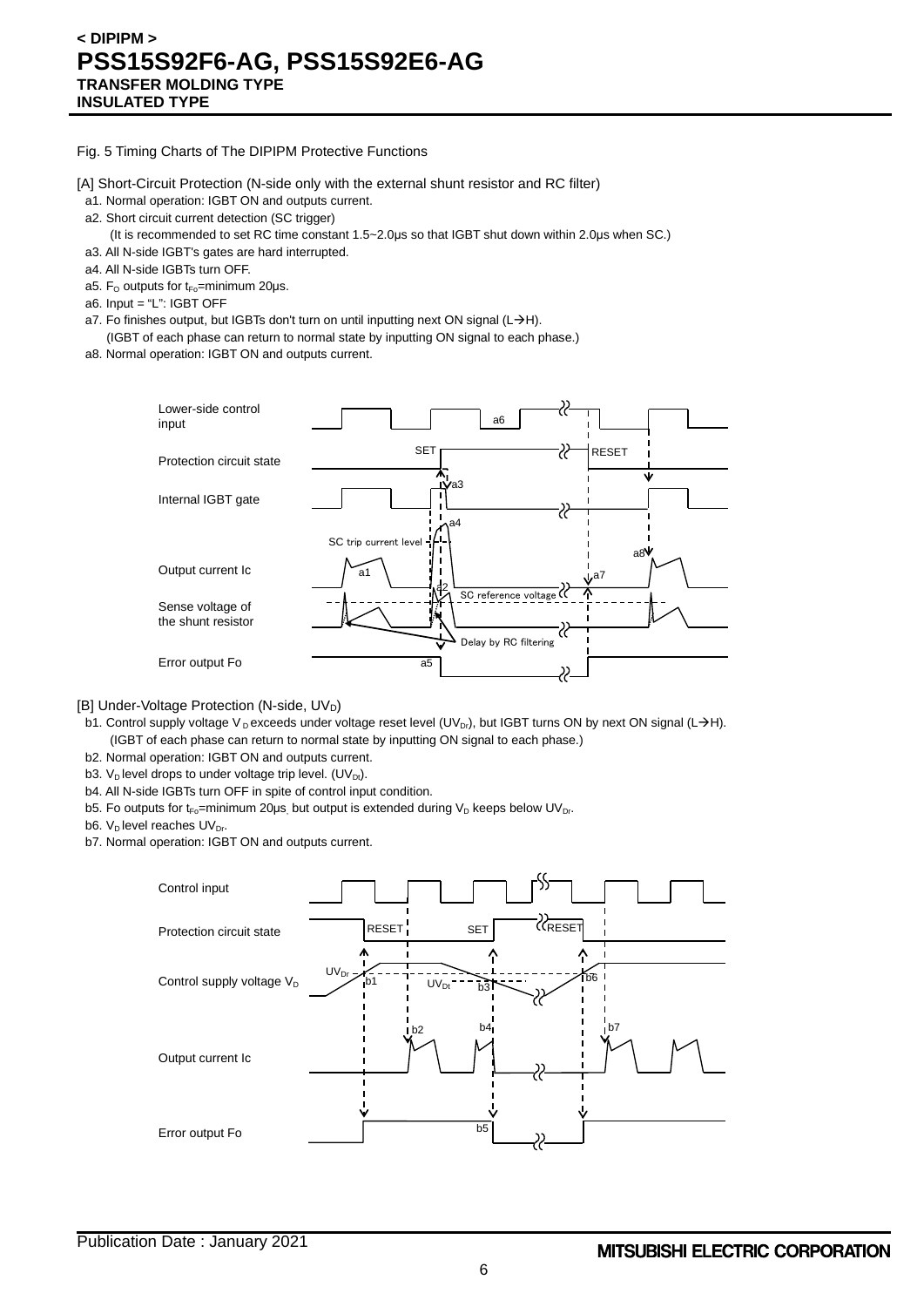[C] Under-Voltage Protection (P-side, UV<sub>DB</sub>)

- c1. Control supply voltage V<sub>DB</sub> rises. After the voltage reaches under voltage reset level UV<sub>DBr</sub>, IGBT turns on by next ON signal (L->H).
- c2. Normal operation: IGBT ON and outputs current.
- c3.  $V_{DB}$  level drops to under voltage trip level (UV<sub>DBt</sub>).
- c4. IGBT of the correspond phase only turns OFF in spite of control input signal level, but there is no  $F_0$  signal output.
- c5. V<sub>DB</sub> level reaches UV<sub>DBr</sub>.
- c6. Normal operation: IGBT ON and outputs current.



[D] Over Temperature Protection (N-side, Detecting LVIC temperature)

- d1. Normal operation: IGBT ON and outputs current.
- d2. LVIC temperature exceeds over temperature trip level(OT<sub>t</sub>).
- d3. All N-side IGBTs turn OFF in spite of control input condition.
- d4. Fo outputs for t<sub>Fo</sub>=minimum 20μs, but output is extended during LVIC temperature keeps over OT<sub>t</sub>.
- d5. LVIC temperature drops to over temperature reset level.
- d6. Normal operation: IGBT turns on by next ON signal ( $L\rightarrow H$ ).
	- (IGBT of each phase can return to normal state by inputting ON signal to each phase.)

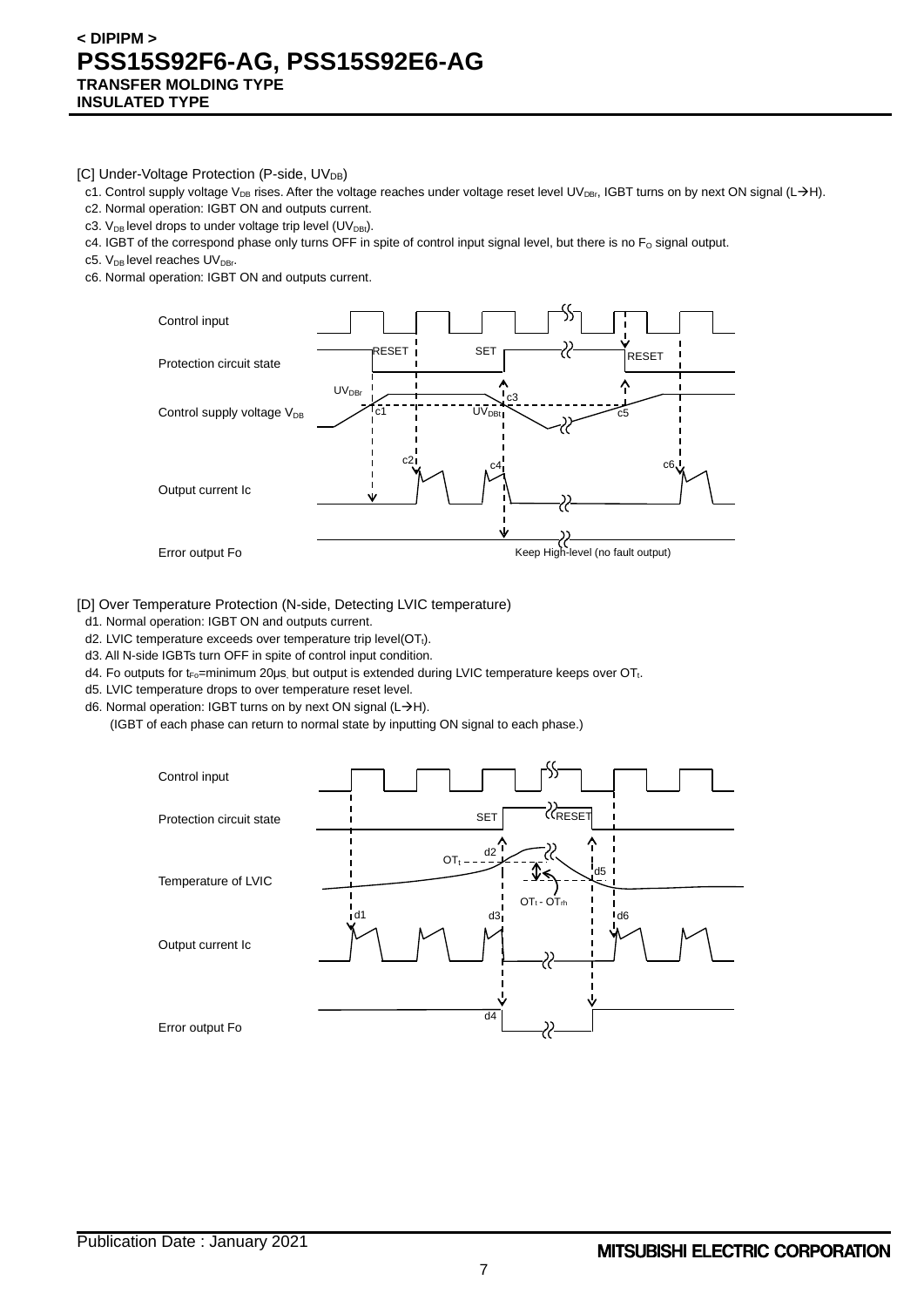Fig. 6 Example of Application Circuit



- (1) If control GND is connected with power GND by common broad pattern, it may cause malfunction by power GND fluctuation. It is recommended to connect control GND and power GND at only a point N1 (near the terminal of shunt resistor).
- (2) It is recommended to insert a Zener diode D1(24V/1W) between each pair of control supply terminals to prevent surge destruction. (3) To prevent surge destruction, the wiring between the smoothing capacitor and the P, N1 terminals should be as short as possible. Generally a 0.1-0.22μF snubber capacitor C3 between the P-N1 terminals is recommended.
- (4) R1, C4 of RC filter for preventing protection circuit malfunction is recommended to select tight tolerance, temp-compensated type. The time constant R1C4 should be set so that SC current is shut down within 2μs. (1.5μs~2μs is general value.) SC interrupting time might vary with the wiring pattern, so the enough evaluation on the real system is necessary.
- (5) To prevent malfunction, the wiring of A, B, C should be as short as possible.
- (6) The point D at which the wiring to CIN filter is divided should be near the terminal of shunt resistor. NU, NV, NW terminals should be connected at near NU, NV, NW terminals.
- (7) All capacitors should be mounted as close to the terminals as possible. (C1: good temperature, frequency characteristic electrolytic type and C2:0.22μ-2μF, good temperature, frequency and DC bias characteristic ceramic type are recommended.)
- (8) Input drive is High-active type. There is a minimum 3.3kΩ pull-down resistor in the input circuit of IC. To prevent malfunction, the wiring of each input should be as short as possible. When using RC coupling circuit, make sure the input signal level meet the turn-on and turn-off threshold voltage.
- (9) Fo output is open drain type. It should be pulled up to MCU or control power supply (e.g. 5V,15V) by a resistor that makes  $I_{F_0}$  up to 1mA. (I<sub>FO</sub> is estimated roughly by the formula of control power supply voltage divided by pull-up resistance. In the case of pulled up to 5V, 10kΩ (5kΩ or more) is recommended.)
- (10) Thanks to built-in HVIC, direct coupling to MCU without any opto-coupler or transformer isolation is possible.
- $(11)$  Two V<sub>NC</sub> terminals (9 & 16 pin) are connected inside DIPIPM, please connect either one to the 15V power supply GND outside and leave another one open.
- (12) If high frequency noise superimposed to the control supply line, IC malfunction might happen and cause DIPIPM erroneous operation. To avoid such problem, line ripple voltage should meet dV/dt ≤+/-1V/μs, Vripple≤2Vp-p.
- (13) For DIPIPM, it isn't recommended to drive same load by parallel connection with other phase IGBT or other DIPIPM.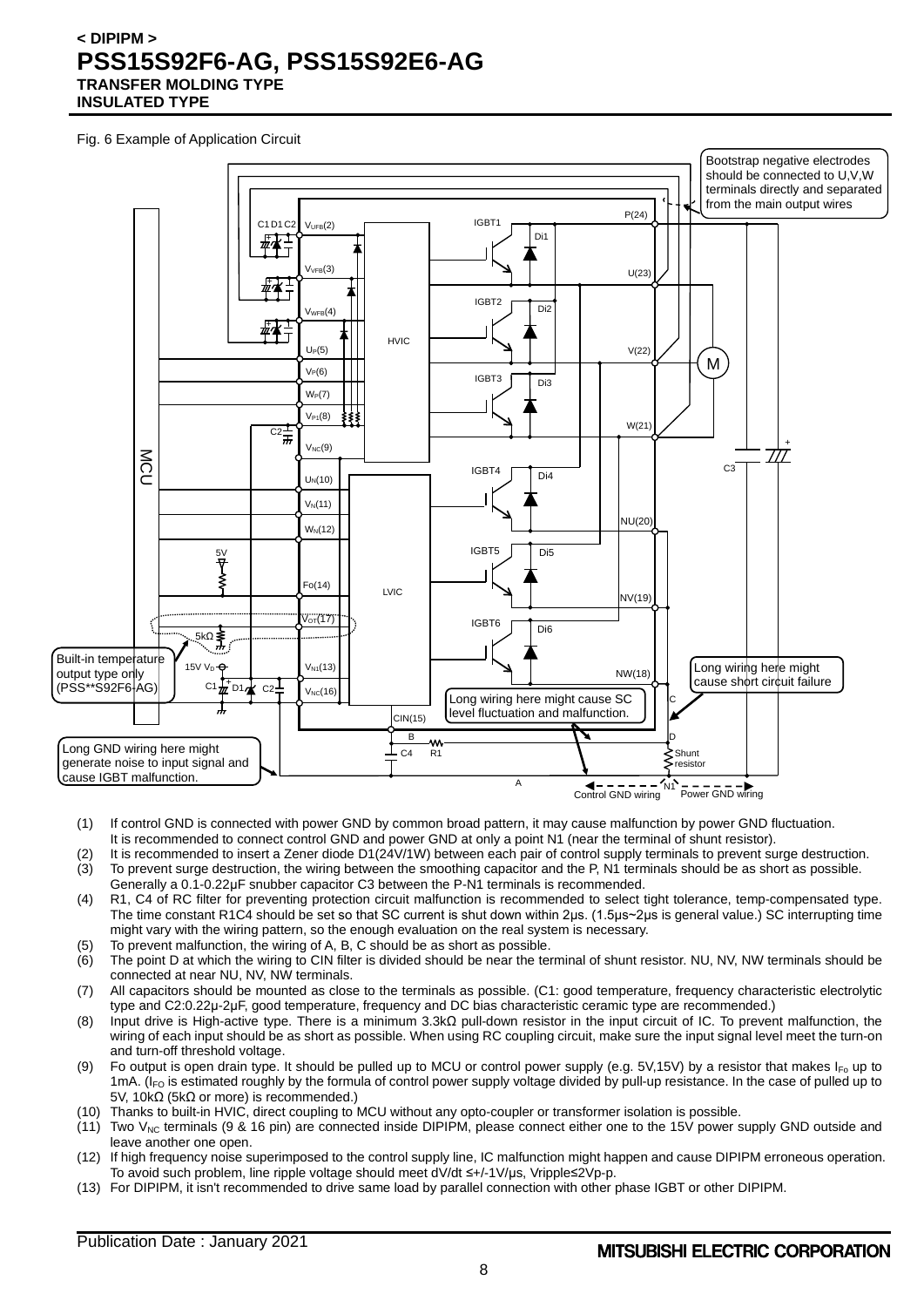Fig. 7 MCU I/O Interface Circuit



Note)

Design for input RC filter depends on PWM control scheme used in the application and wiring impedance of the printed circuit board. DIPIPM input signal interface integrates a minimum 3.3kΩ pull-down resistor. Therefore, when inserting RC filter, it is necessary to satisfy turn-on threshold voltage requirement.

Fo output is open drain type. It should be pulled up to control power supply (e.g. 5V, 15V) with a resistor that makes Fo sink current I<sub>Fo</sub> 1mA or less. In the case of pulled up to 5V supply, 10kΩ (5kΩ or more) is recommended.

### Fig. 8 Pattern Wiring Around the Shunt Resistor



Low inductance shunt resistor like surface mounted (SMD) type is recommended.

#### Fig. 9 Pattern Wiring Around the Shunt Resistor (for the case of open emitter)

When DIPIPM is operated with three shunt resistors, voltage of each shunt resistor cannot be input to CIN terminal directly. In that case, it is necessary to use the external protection circuit as below.



(1) It is necessary to set the time constant RfCf of external comparator input so that IGBT stops within 2μs when short circuit occurs. SC interrupting time might vary with the wiring pattern, comparator speed and so on.

(2) It is recommended for the threshold voltage Vref to set to the same rating of short circuit trip level (Vsc(ref): typ. 0.48V).

(3) Select the external shunt resistance so that SC trip-level is less than specified value (=1.7 times of rating current).

- (4) To avoid malfunction, the wiring A, B, C should be as short as possible.
- (5) The point D at which the wiring to comparator is divided should be close to the terminal of shunt resistor.
- (6) OR output high level when protection works should be over 0.505V (=maximum Vsc(ref) rating).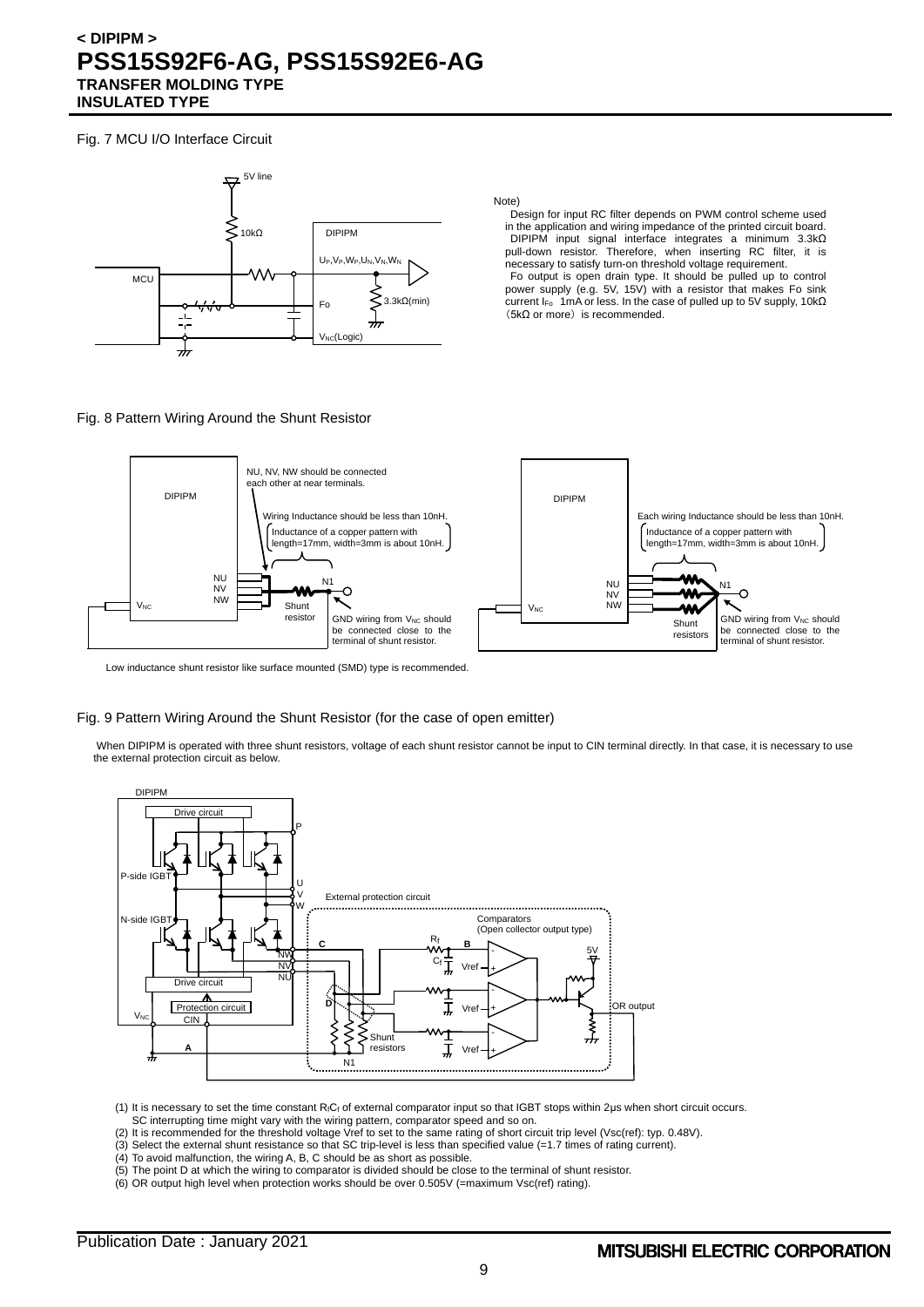Fig. 10 Package Outlines



1) 9 & 16 pins (V<sub>NC</sub>) are connected inside DIPIPM, please connect either one to the control power supply GND outside and leave another one open. 2) No.17 is V $\rm{_{\rm O}}$ r for built-in temperature output function type (PSS\*\*S92F6-AG) and NC (No Connection) for built-in OT protection function type (PSS\*\*S92E6-AG).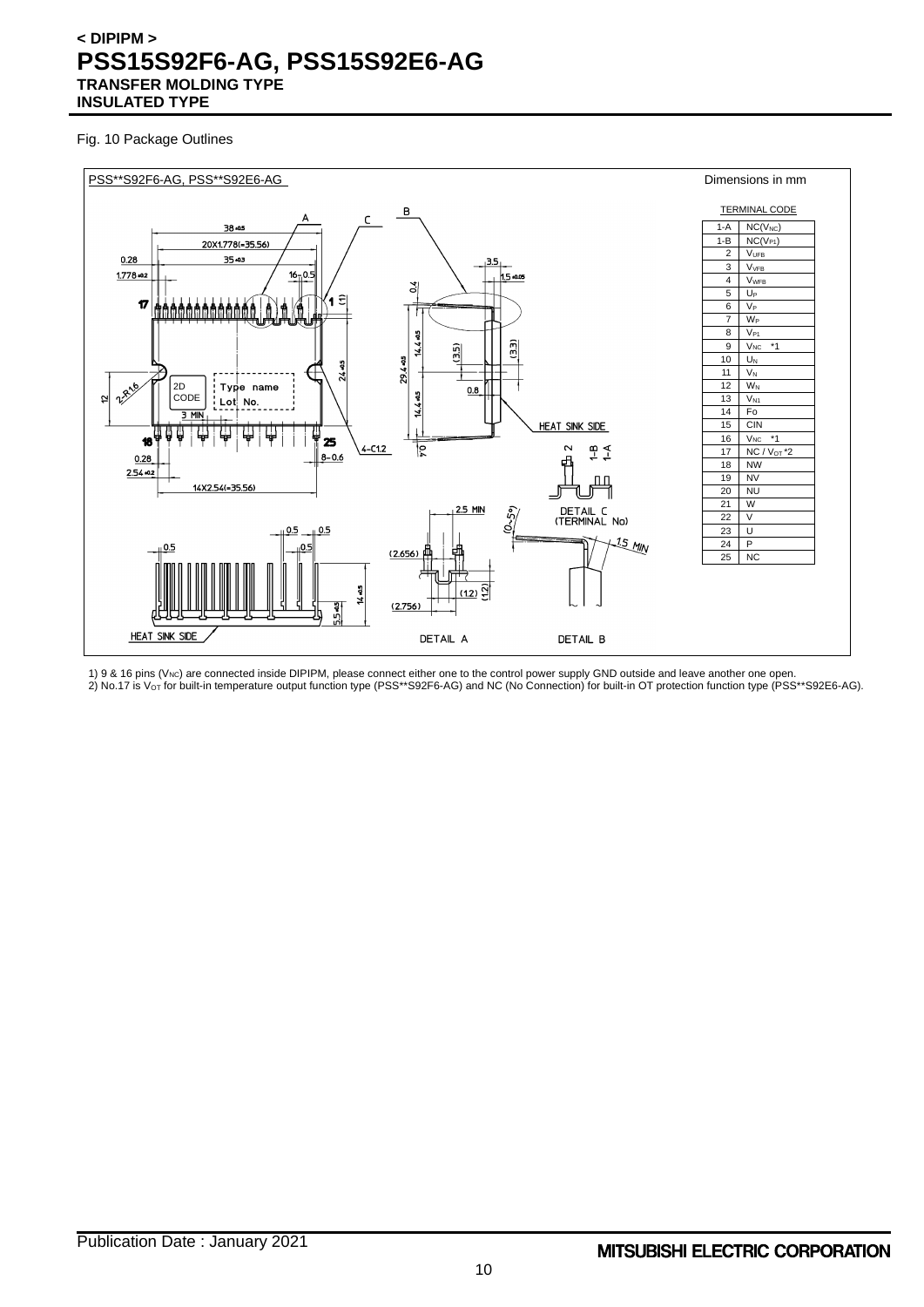# **Important Notice**

The information contained in this datasheet shall in no event be regarded as a guarantee of conditions or characteristics. This product has to be used within its specified maximum ratings, and is subject to customer's compliance with any applicable legal requirement, norms and standards.

Except as otherwise explicitly approved by Mitsubishi Electric Corporation in a written document signed by authorized representatives of Mitsubishi Electric Corporation, our products may not be used in any applications where a failure of the product or any consequences of the use thereof can reasonably be expected to result in personal injury.

In usage of power semiconductor, there is always the possibility that trouble may occur with them by the reliability lifetime such as Power Cycle, Thermal Cycle or others, or when used under special circumstances (e.g. condensation, high humidity, dusty, salty, highlands, environment with lots of organic matter / corrosive gas / explosive gas, or situations which terminals of semiconductor products receive strong mechanical stress). Therefore, please pay sufficient attention to such circumstances. Further, depending on the technical requirements, our semiconductor products may contain environmental regulation substances, etc. If there is necessity of detailed confirmation, please contact our nearest sales branch or distributor.

The contents or data contained in this datasheet are exclusively intended for technically trained staff. Customer's technical departments should take responsibility to evaluate the suitability of Mitsubishi Electric Corporation product for the intended application and the completeness of the product data with respect to such application. In the customer's research and development, please evaluate it not only with a single semiconductor product but also in the entire system, and judge whether it's applicable. As required, pay close attention to the safety design by installing appropriate fuse or circuit breaker between a power supply and semiconductor products to prevent secondary damage. Please also pay attention to the application note and the related technical information.